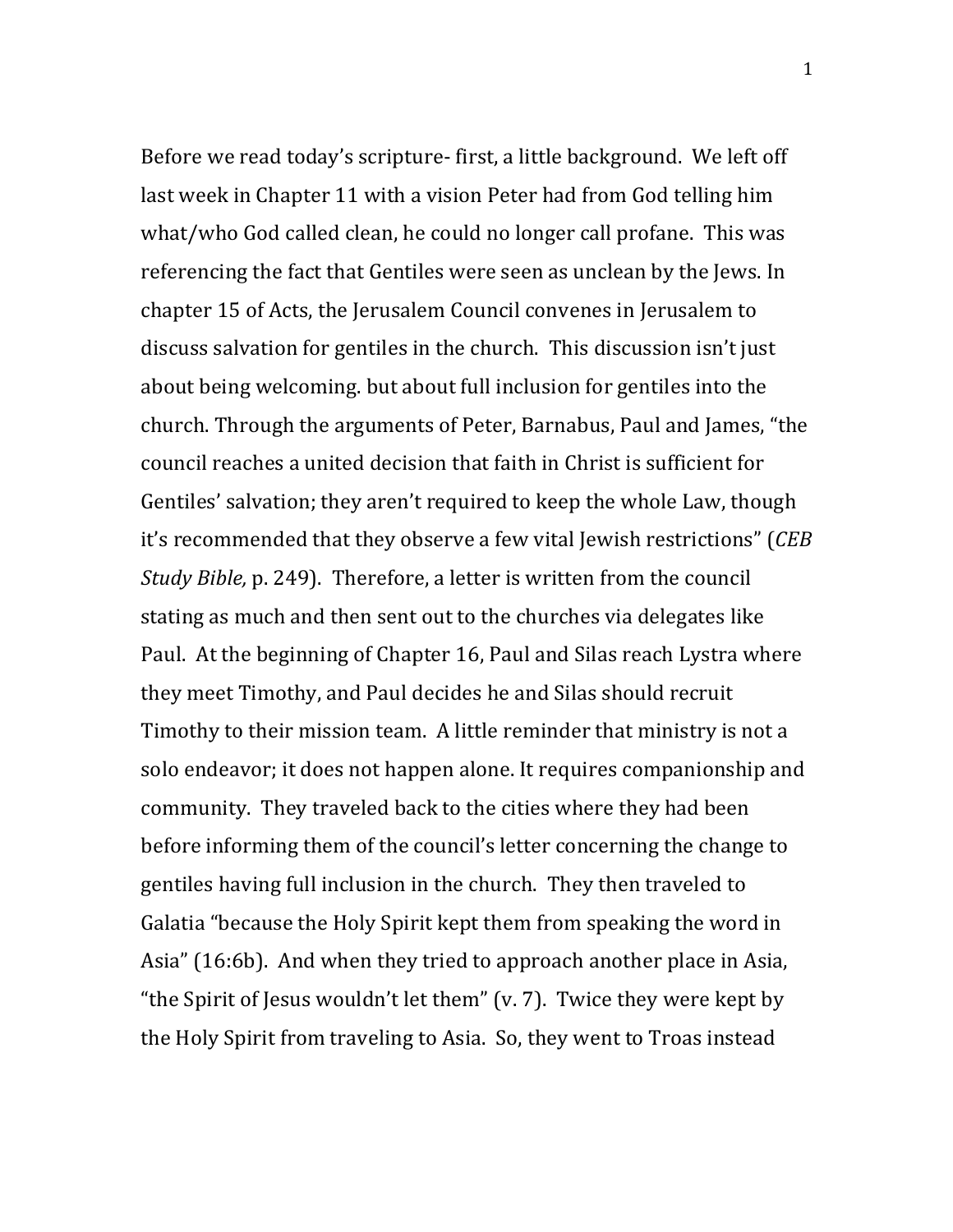and this is where we enter today's story. Listen for a word from God found in Acts 16:9-15 but first, let us pray.

I used to think of evangelism in a negative light. I grew up about 30 minutes from PTL with Jim and Tammy Faye Bakker. When I thought of evangelism, I'd think of billboard campaigns with clichés and shaming slogans, judgey and intrusive approaches to Christianity, you knowcramming religion down your throat. That's not about the Jesus I serve. No, thank you. A word to the wise- never say never around God! I wanted nothing to do with that kind of evangelism- that is until I had to preach my first sermon ever. It was on the Great Commission at the end of Matthew's Gospel- you know the one with the strong verbs- "go, make, baptize and teach" (28:16-20). In order to preach authentically, I really had to reclaim what evangelism meant to me- what I felt God's calling was for me. I soon adopted my church's definition of evangelism as "joyfully sharing the good news of Jesus Christ with the world." Evangelism also had to become something I was not longer embarrassed of-though I knew I would be associated with others who would tell me that because of my gender and my calling that the Bible says otherwise. Yet, God's Spirit was leading, and I chose to follow. What about you? I must admit this journey of sharing the good news of Jesus still leaves me with questions- should I approach this person or share this particular story or comment on such a hard topic as a pastor who may view things differently from that person? But then I'm reminded over and over again that sharing the good news of Jesus Christ is never about me (though I sometimes still fret over it- did I say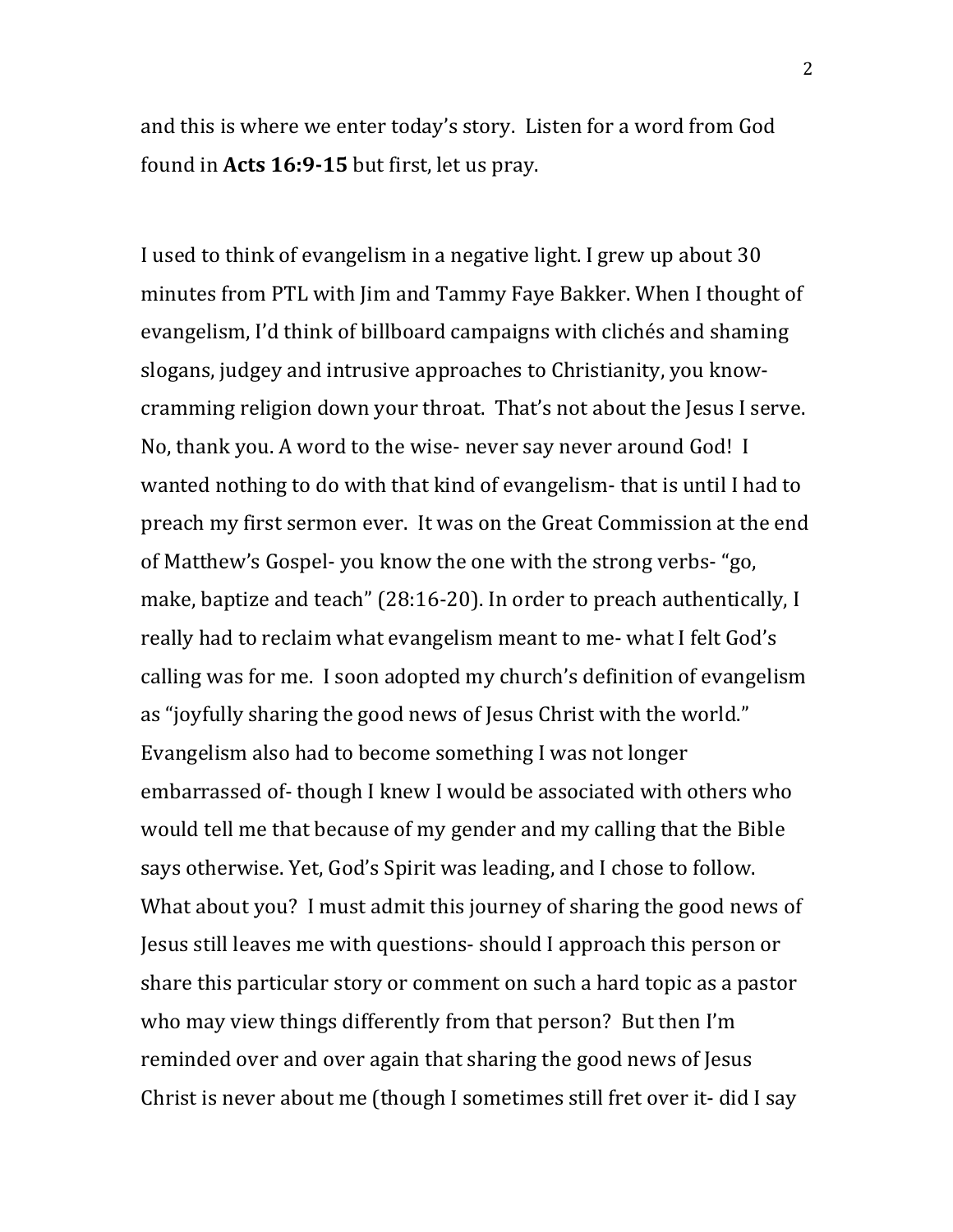the right thing? Should I have said something to that person and in that moment?). It's always about God and whose heart God is opening to listen to God's Word.

Today's biblical story reminds us that our lives and journeys don't always go according to our plans. Any of you ever planned something only to have some of your plans changed along the way? I know for me-I've had to adopt the word "flexibility," as it makes for better health. There are always unexpected, out of our control things that happen in life. It never fails. Paul and his companions' approach to life was through their faith that the Holy Spirit was their guide and would not fail them. It sounds like God had some other places and people in mind than they did. We don't know how they knew they were being forbidden to travel to Asia, but they interpreted God's Spirit to be leading them elsewhere. "As our text opens, once again a story in Acts is shaped by a transformative vision from God" (*Connections*, Gary W. Charles, p. 266). This time Paul is the one who has the vision during the night with a man from Macedonia pleading for Paul and company to come over to Macedonia and help them (v.9). "Immediately" after seeing the vision, Paul, Silas and Timothy prepared to leave for Macedonia, having discerned that God had called them there to proclaim the good news  $(v. 10)$  on European soil, particularly in some major cities in Greece. 

They traveled northwest across the Aegean Sea to Greece until arriving in Philippi, a leading city in Macedonia and a Roman colony, and they stayed there for a few days. What's strange is that Paul's custom in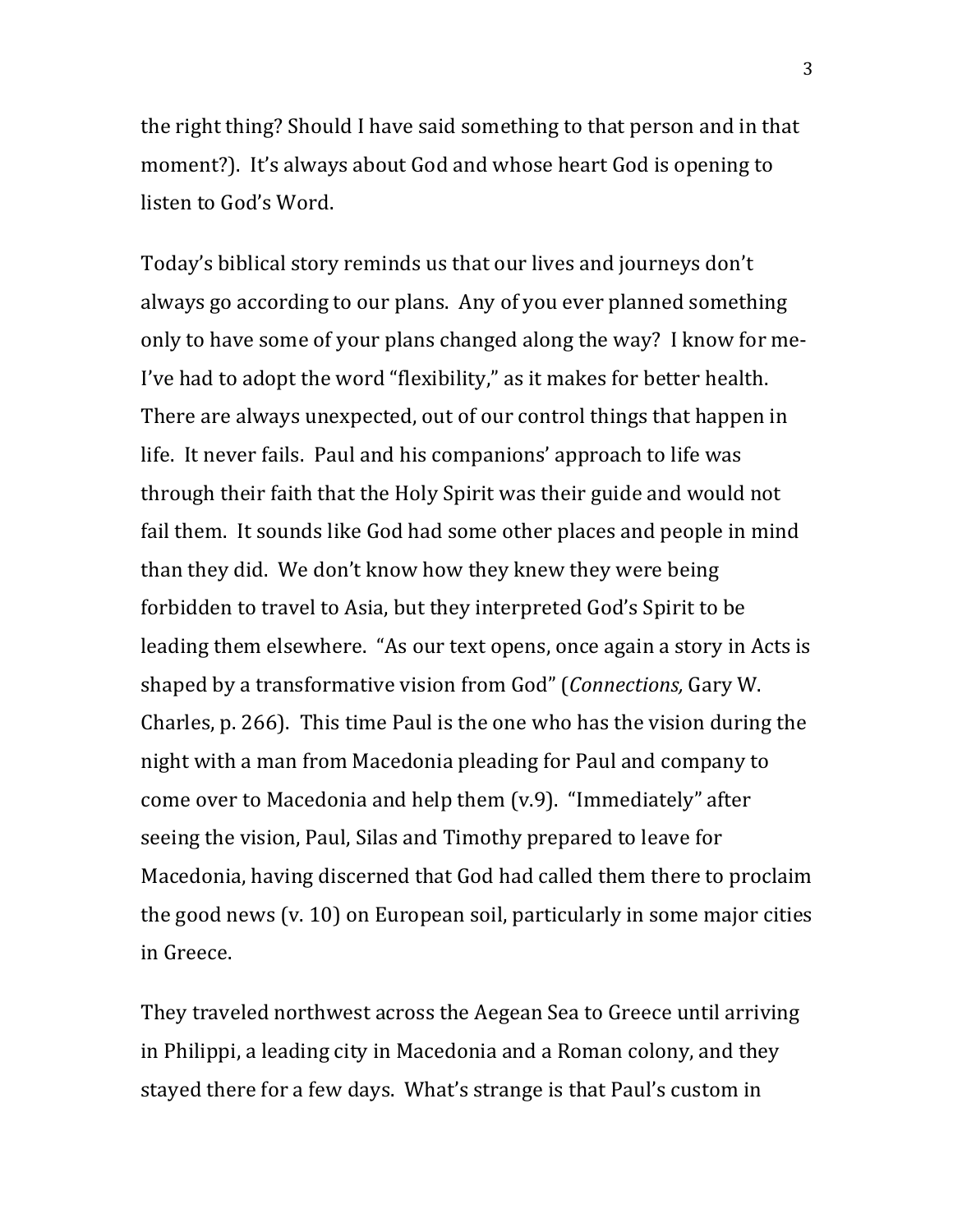every place he visited was to find the synagogue and preach there. Yet, today's story is different. This time on the Sabbath, instead of a synagogue, Paul and friends went outside the city gate to an unlikely location on the very fringes of the city: the banks of the river. They were hoping to find a place of prayer there, as they had some good news to share. And there by the water's edge, they did not find the man in Paul's vision but rather, they found a group of women gathered. Paul and the others did not shrug their shoulders and say, "Oh well. These aren't the people we're looking for to share the good news." No, they sat down and began to talk with the women. One of these women was Lydia. "Despite the fact that a Macedonian man beckons the help of Paul in his vision, it is a foreign woman who first has God open her heart to faith" (Eric Barreto, workingpreacher.org). While the barriers of rich and poor are broken down in the community of God, the divisions between women and men are also broken down. "God's Spirit is not submissive to our feelings. Our biases against others who worship, speak, look, or live different from ourselves, should not be taken as proof of the Spirit's absence or presence (Mitzi J. Smith, workingpreacher.org).

I/we know almost nothing about Lydia but what little I know absolutely intrigues me. Here's what we know: She is a Gentile from Thyatira, and she sells purple cloth. She worships God by the water's edge, and she is head of her household. Notice that Lydia is not associated with a man, and she seems to be in full control of her property. We don't know if she is widowed or not. Neither do we know the size of her household. She is maybe not in the upper class but she more than likely has some wealth due to selling purple cloth, only purchased by royalty and the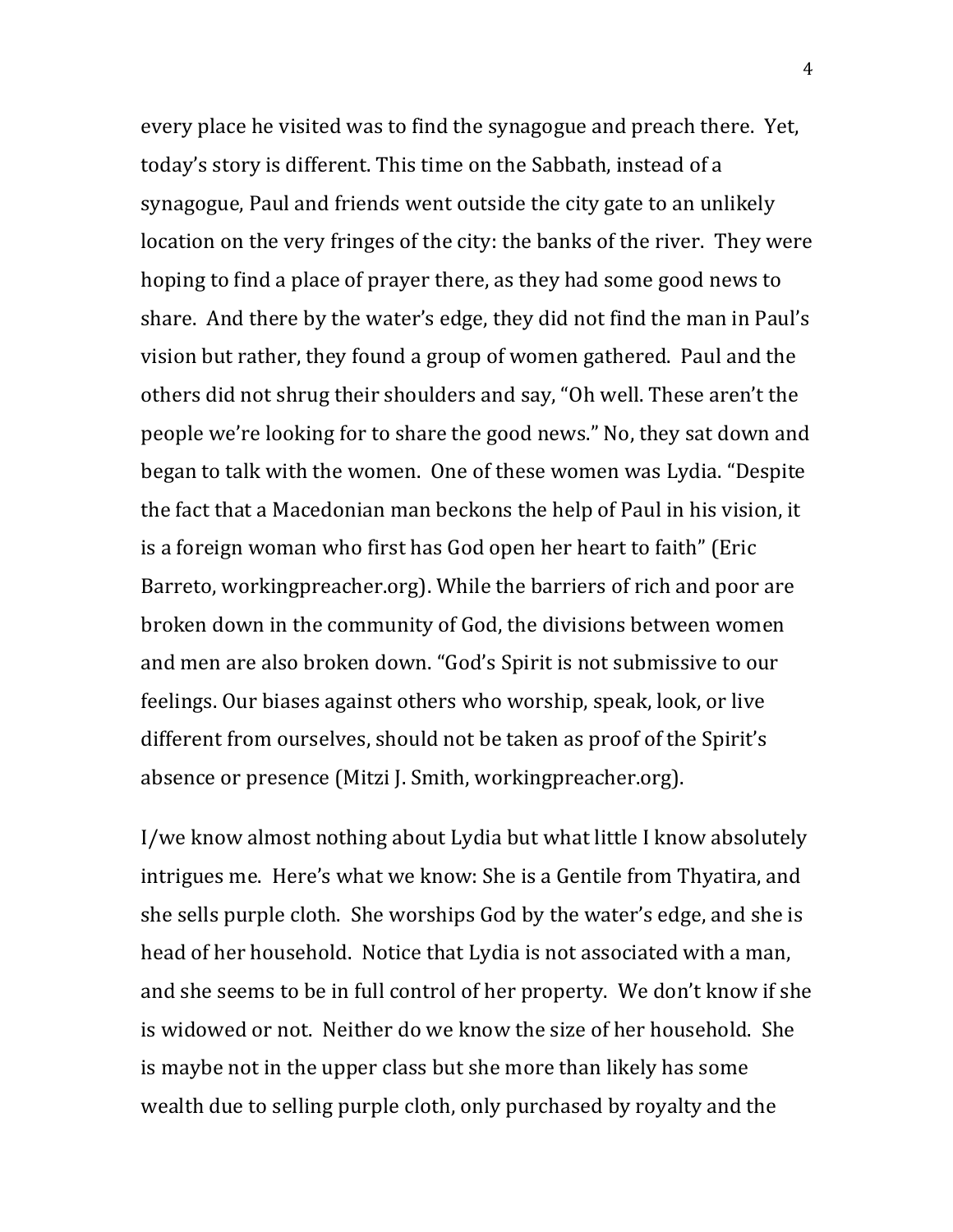wealthy, and by being the head of her household. At that time, the "religious identity of all members of a household was determined or strongly influenced by the head of the household (*Intrusive God, Disruptive Gospel,* Matthew L. Skinner, p. 118).

The location nor Lydia and her household were in their original plan of these missionaries' journey. It almost didn't happen- this meeting of these missionaries and this businesswoman. Talk about an amazing detour?! That's when you know it was a God meeting. Ever had one of those detours- where you walk away and just feel the presence of God was in the detour? "This story surely wouldn't have happened were it not for inexplicable convergence of human faithfulness and divine guidance" (*Feasting on the Word,* Ronald Cole-Turner, p. 476). By listening to and discerning God's Spirit, Paul and his companions were able to discover a new and fertile ground for sharing God's good news. And Lydia also was able to discern the deep workings of the Holy Spirit and how her hunger for something more drew her to river that day- to the place of prayer. Once more in Acts, we're reminded how God takes the initiative in calling followers to go to whomever and wherever God wills" (*Connections*, Gary W. Charles, p. 267). Lydia ends up being quite the evangelist for the church of Jesus Christ. Yet, I would be willing to bet that some of you have never heard of Lydia before now? And the ones of you who have...may not know that Lydia is credited by many scholars as the first Christian convert from that part of the world. Some also believe that she was one of the founders of the early church. "Like other women in Acts, the women at the river represent the important place of women in the early church-a role that the apostle Paul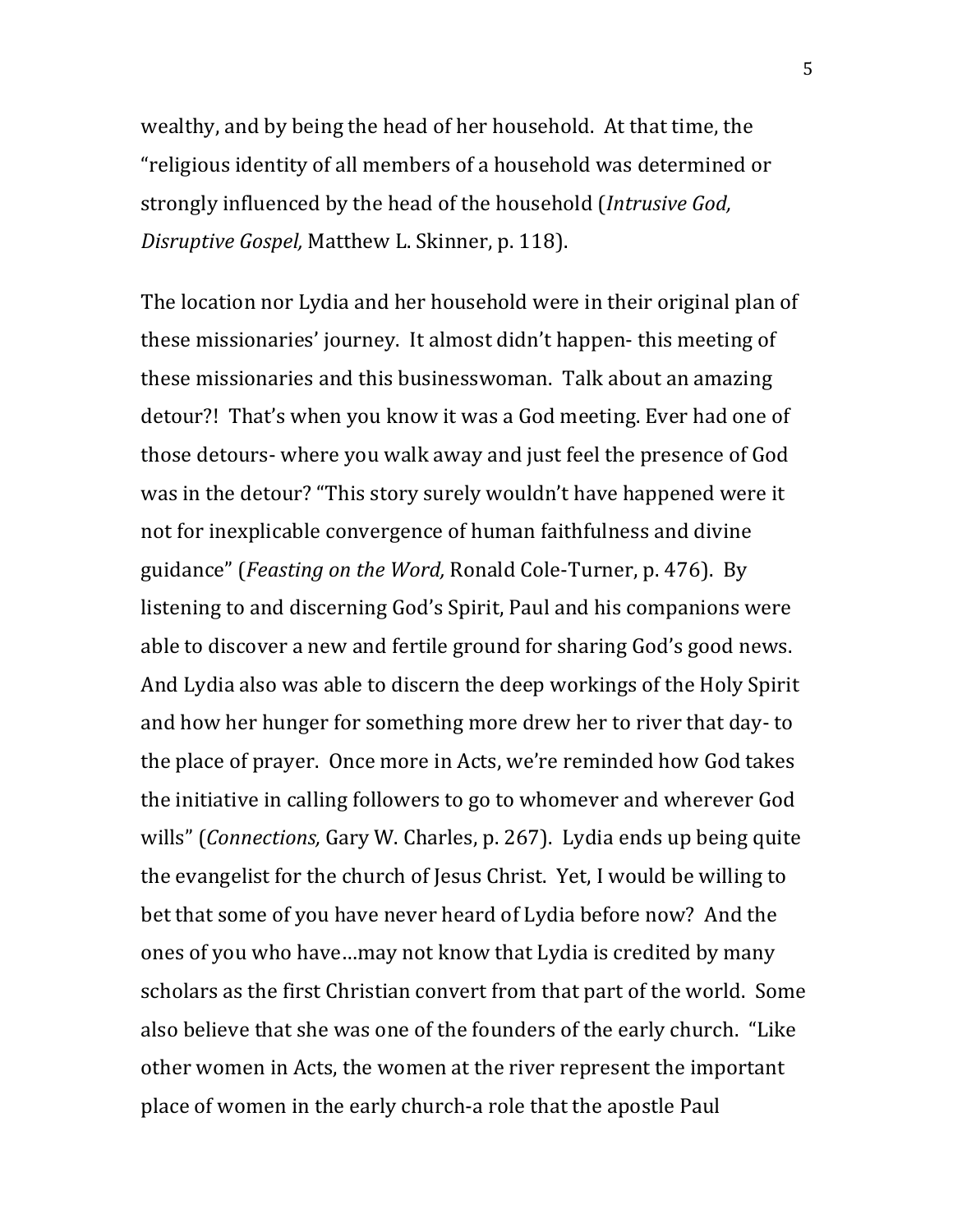acknowledges when he commends several other women in Romans 16" (*Connections*, Marianne Blickenstaff, p. 269).

While disagreements continue among Christians over who is in and who is out- who is called to preach and who isn't, the Holy Spirit is on the move constantly surprising and transforming women and men to receive, believe and share the good news of Jesus Christ along with their gifts. Believe it or not, the early church may have been the only place in society where equity was experienced between men and women, at least for a while. The gospel of Jesus Christ- the gospel Paul preaches reaches beyond the boundaries of Judaism, gender and social class. Jesus was always crossing boundaries and calls us to do the same, as we share the good news and our gifts. The good news of Jesus is for anyone whose heart is open to the gospel. The question is are we willing to go trust where God's Spirit leads and to share the good news with whomever God leads us to share it? The questions then become: where is the next metaphorical river God is calling you to? Whom will God have you to meet and share the good news at the rivers' edge? Remember that we don't go at it alone nor are we the ones who have the power to open people's hearts. Lydia became a believer and follower of Jesus not necessarily because of Paul's preaching **but because the Lord opened her heart to embrace the good news** (v.14b). Whew- the pressure is off! The church has sometimes thought that it brings the gospel to people therefore bringing God to people but actually it is the Holy Spirit who is "drawing us into what the Holy Spirit is doing" (workingpreacher.org, podcast 2019). In other words, we go to people